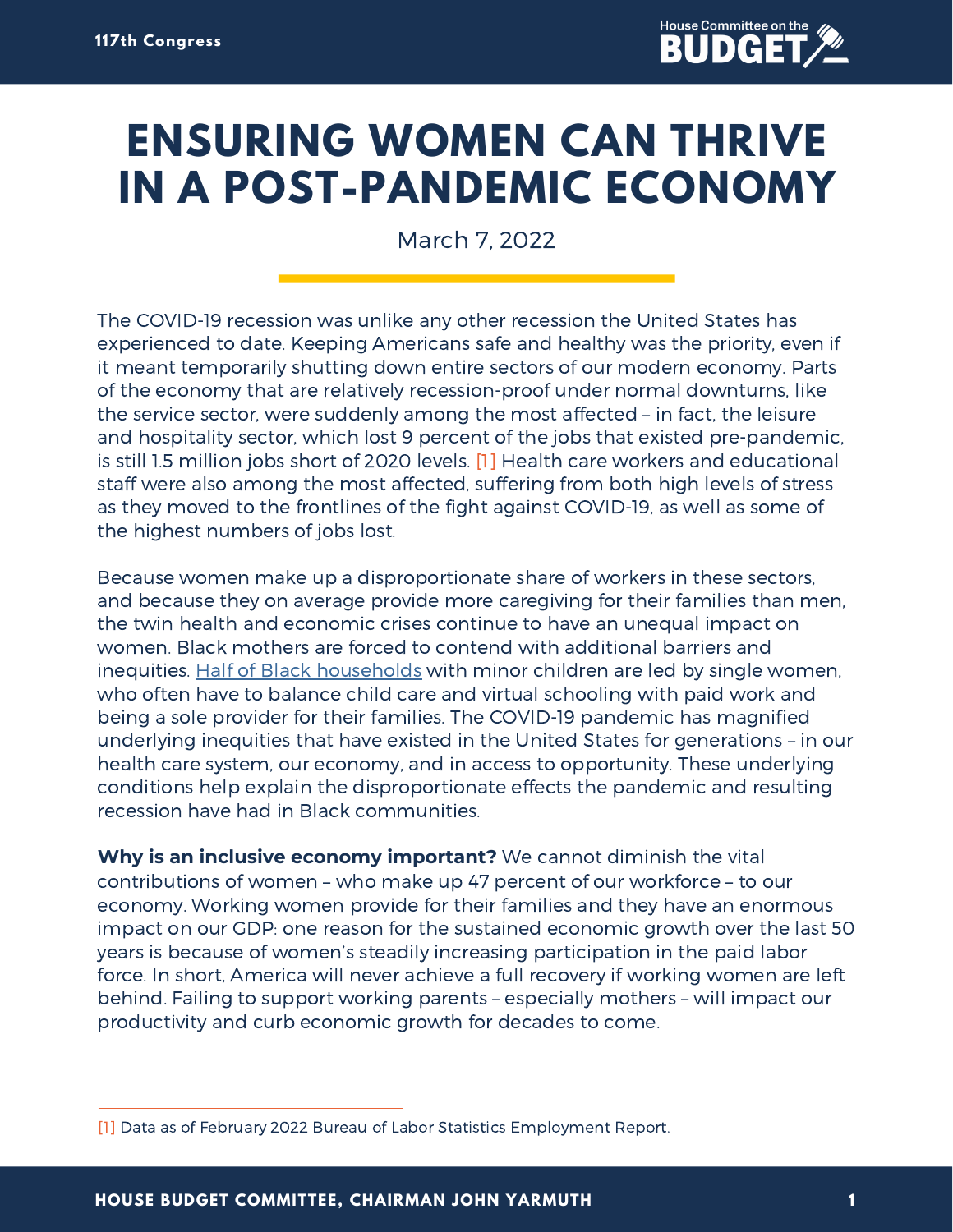

**The burden of this crisis has disproportionately fallen on the shoulders of women.** Women lost 12.2 million jobs at the depth of the recession. They are still 1.4 million jobs below February 2020 levels, whereas men are down about 600,000 jobs. Women accounted for 52 percent of jobs lost at the peak of the crisis, despite making up 47 percent of the labor force at that time.



Source: Bureau of Labor Statistics. Total employment includes all nonfarm workers

The effects of the pandemic have also not been felt equally across groups. In aggregate men have a slightly higher unemployment rate than women (3.5 percent compared to 3.6 percent), and not all women are experiencing the same rate of unemployment. White women are currently experiencing an unemployment rate of 3.1 percent, but Black women's unemployment rate is 6.1 percent, while Latina women's unemployment rate is 4.8 percent.

These differences are partly because a greater share of Black and Latina women are still in the labor force and looking for work, while white women have been more likely to drop out of the labor force entirely. However, white women are also less likely to be sole earners for their families, which may lead to more flexibility in choosing a job or choosing to work or not.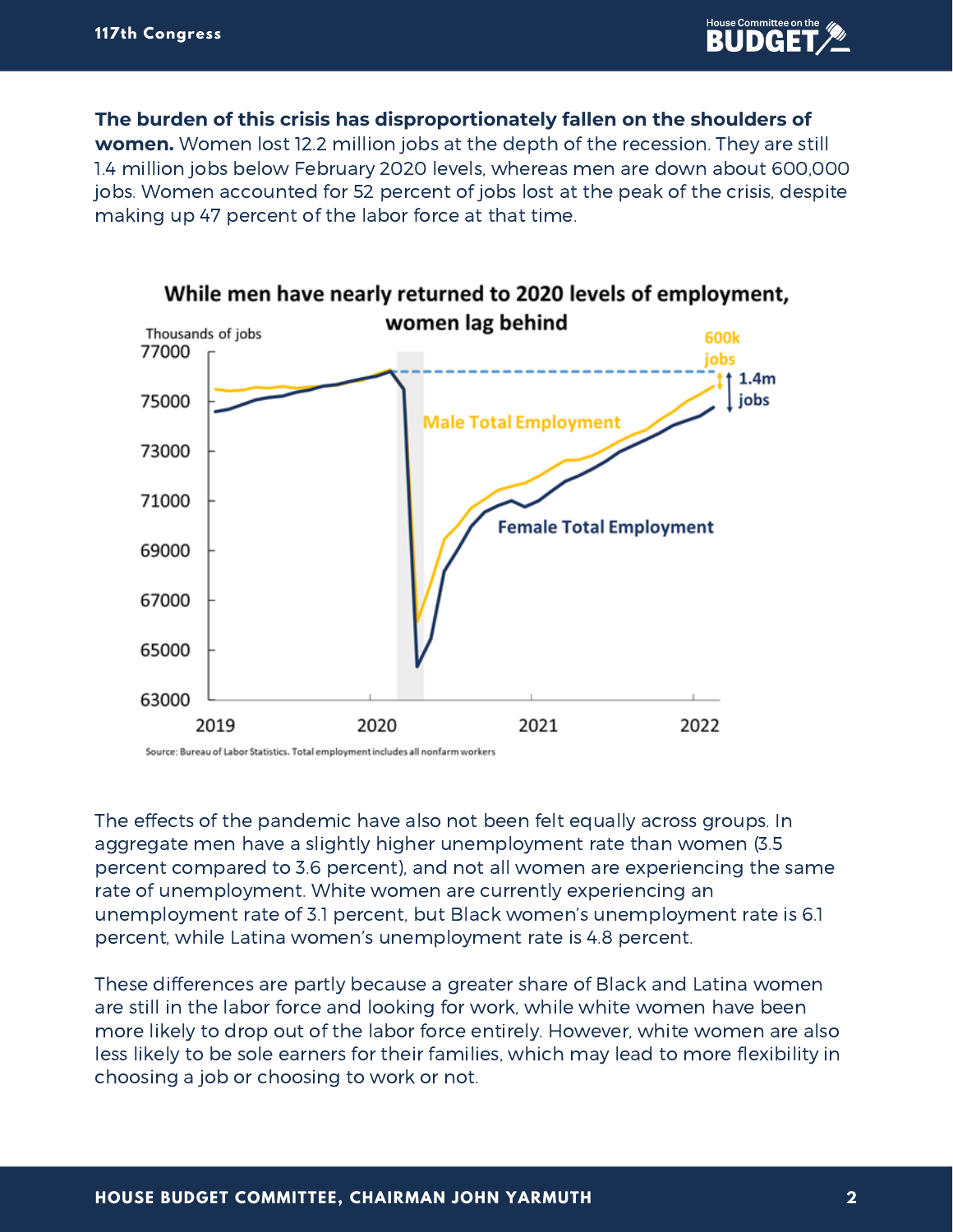



**Women have been pushed out of the labor force at rates higher than men.** On net, there are 1.2 million fewer women in the labor force than in February 2020, whereas the total number of men in the labor force has already recovered beyond 2020 levels.



## Over a million women have not returned to the labor force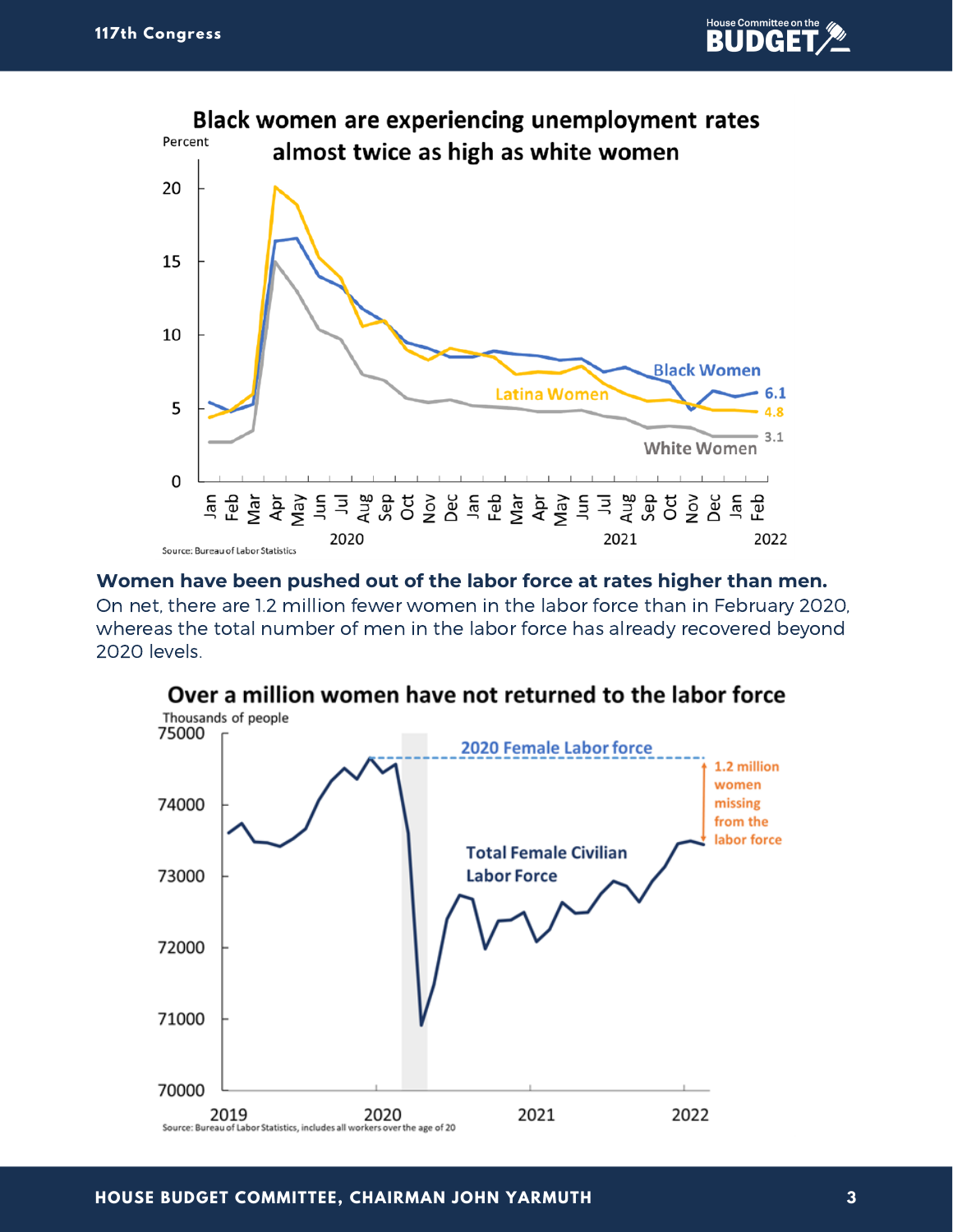**Why has this experience been so much worse for women?** To start, women typically take on the brunt of child care. Therefore, it is no surprise that mothers – particularly mothers of young children – constitute a larger share of job loss than men and have been unable to return to work as quickly. Women are also more likely than men to be caring for other family members. At the same time, many of the most impacted careers (such as child care providers, medical staff, domestic workers, educational staff, retail workers, and other frontline jobs, to name a few) are women-dominated careers with women making up the vast majority of frontline and essential workers in the pandemic. Workers in these sectors were more likely to face temporary or permanent job loss. Even when they did not lose their jobs, women in these professions also faced increased health risks, fewer opportunities for remote work, and a lack of paid leave.

**How do we ensure an inclusive recovery so women can return to the workforce?** While COVID-19 and its variants remain a danger to public health, the creation and wide distribution of vaccines and the direct support for families, small businesses, states, and local communities included in the American Rescue Plan have helped our economy recover at a historic rate and create millions of jobs.

The American Rescue Plan helped get the country through the worst phase of the pandemic. It provided support to families by distributing economic incentive payments, increasing and expanding existing tax credits to workers and families (including the child [poverty-reducing](https://static1.squarespace.com/static/5743308460b5e922a25a6dc7/t/61e73f1169294a3cba6af9d9/1642544913557/Monthly-poverty-December-2021-CPSP.pdf) Child Tax Credit), and lowering health care costs for many Americans. The Rescue Plan also helped small businesses retain workers and purchase necessary supplies to stay open during the pandemic. This was key to the economic improvement we have seen, and it cushioned the blow of the pandemic for many Americans. Yet more work remains to be done to address the underlying problems for women that existed before the pandemic and have been exacerbated over the past two years. Moving forward, Congress must remain focused on building an inclusive economy that works for everyone.

Indeed, there are many policies that can support women going forward. As President Biden said at his March 1st State of the Union address, "many families pay up to \$14,000 a year for child care per child." Democrats have called for and will continue to fight for investments in women and children. Last year, House Democrats voted to limit the amount middle-class and working families pay to not more than 7 percent of their income for care of young children. Democrats have also called for and will continue to fight for universal pre-kindergarten for all threeand four-year-old children. This helps make it possible for mothers to work, but it also has long-run benefits, like improving educational outcomes for our children, resulting in more productive citizens. Paid leave is also a critical component. We know the statistics; the U.S. is one of just seven countries that offer no paid leave.